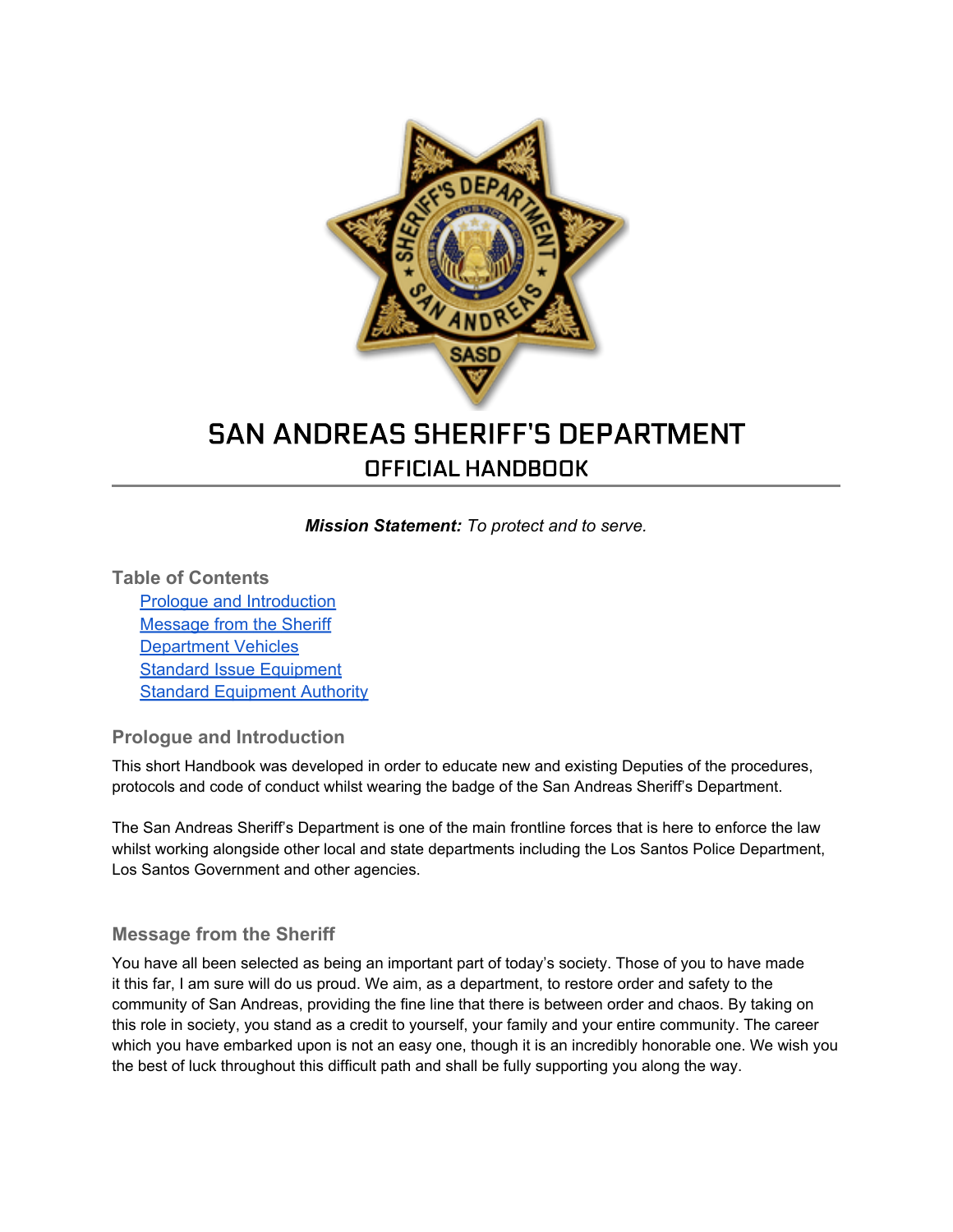

# <span id="page-1-0"></span>San Andreas Sheriff's Department

#### **Department Vehicles**

There are several vehicles within the San Andreas Sheriff's Department. Some have restrictions based on division, bureau or rank. I'll go into detail regarding the vehicles you can and can **not** use below.

#### **SASD Cruiser (LVPD)**

The SASD Cruiser's are **not** restricted at all, every deputy has access to use these vehicles.

**NOTE:** There are restrictions based on jurisdictions for Deputy Sheriff Generalists. DSG's are not permitted to enter the City of Los Santos whilst **on duty** without prior permission from a Commanding Officer.

#### **SASD Rancher (FBI Rancher)**

The SASD Rancher's are **restricted** vehicles. Only certain divisions (listed below) are entitled to use these vehicles without prior consent.

- **■ Detective Bureau,**
- **■ Joint LSPD / SASD Special Weapons And Tactics,**

#### **SASD HPV-1000 (Police Bike)**

The SASD HPV-1000's are **restricted** vehicles. Only certain divisions (listed below) are entitled to use these vehicles without prior consent.

- **■ Joint LSPD / SASD Special Weapons And Tactics,**
- **■ Traffic Enforcement Bureau,**
- **■ High Speed Interceptors**

#### **SASD STV (Enforcer)**

The SASD STV's are **restricted** vehicles. Only certain divisions (listed below) are entitled to use these vehicles without prior consent.

**■ Joint LSPD / SASD Special Weapons And Tactics,**

#### **SASD Helicopter (Police Maverick)**

The SASD Helicopter's are **restricted** vehicles. Only certain divisions (listed below) are entitled to use these vehicles without prior consent.

**■ Air Support Bureau**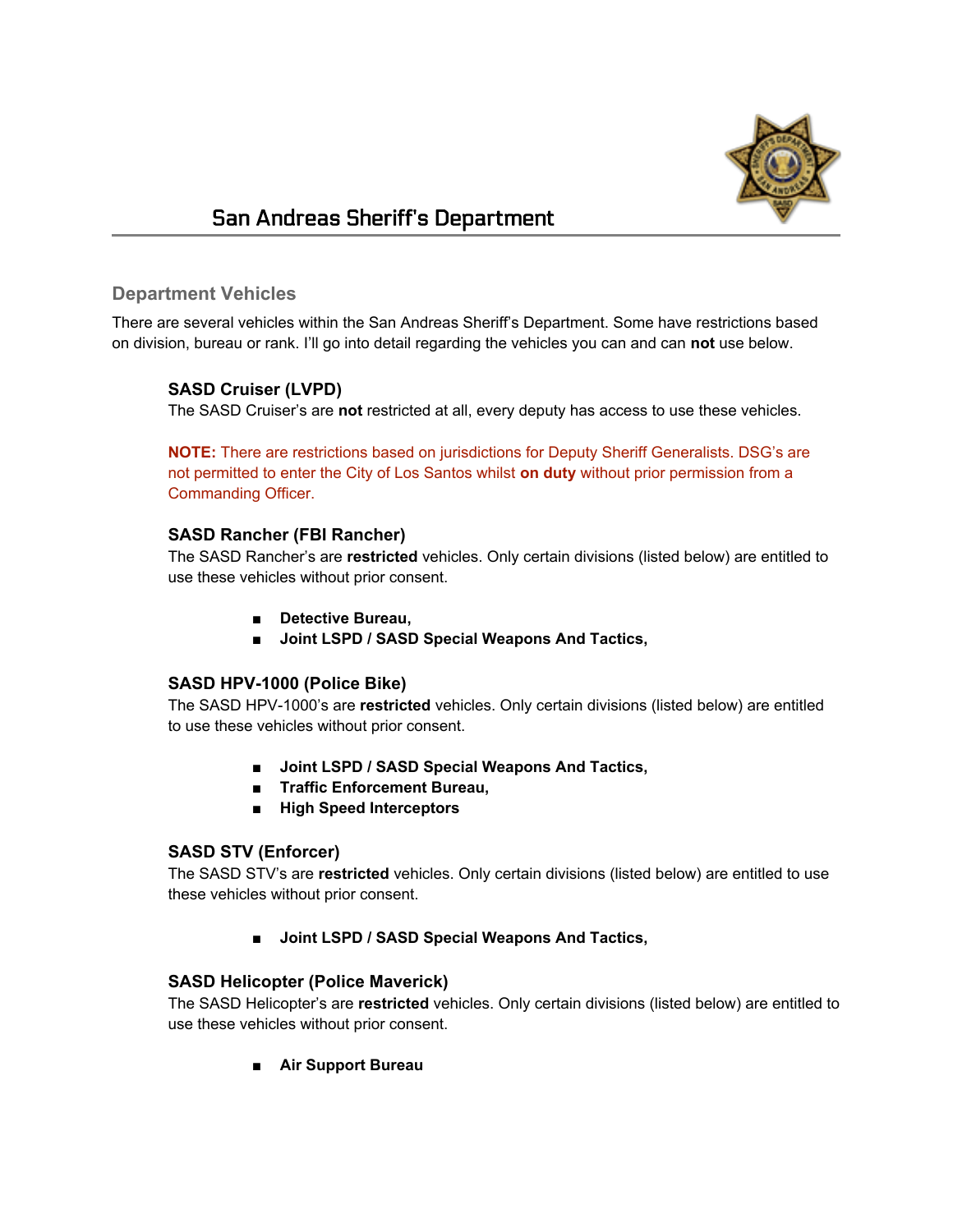

# <span id="page-2-0"></span>San Andreas Sheriff's Department

## **Standard Issue Equipment**

Each Deputy within the San Andreas Sheriff's Department is given his Standard Issue Gear, below is a list of the gear you are **required** to carry with you at all times whilst **on duty**.

- **● Sidearm (Pistol)** A variety between:
	- **○** Beretta 92F
	- **○** Glock 17 (9mm)
	- **○** Glock 22 (.40 calibre)
	- **○** Glock 21[SF] (.45 ACP)
- **● PR-24 Extendable Baton (Nitestick).**
- **● Phase IV Incapacitant Spray (Pepperspray).**
- **● X26 Taser.**
- **● Surefire Flashlight.**
- **● Airwave Personal Radio.**
- **● Speedcuffs [x2].**

#### **Standard Equipment Authority**

Within the San Andreas Sheriff's Department, there are various weapons of which cannot be authorized without training. As thus, there has been a ranking sector put on all equipment issued by the Sheriffs Department.